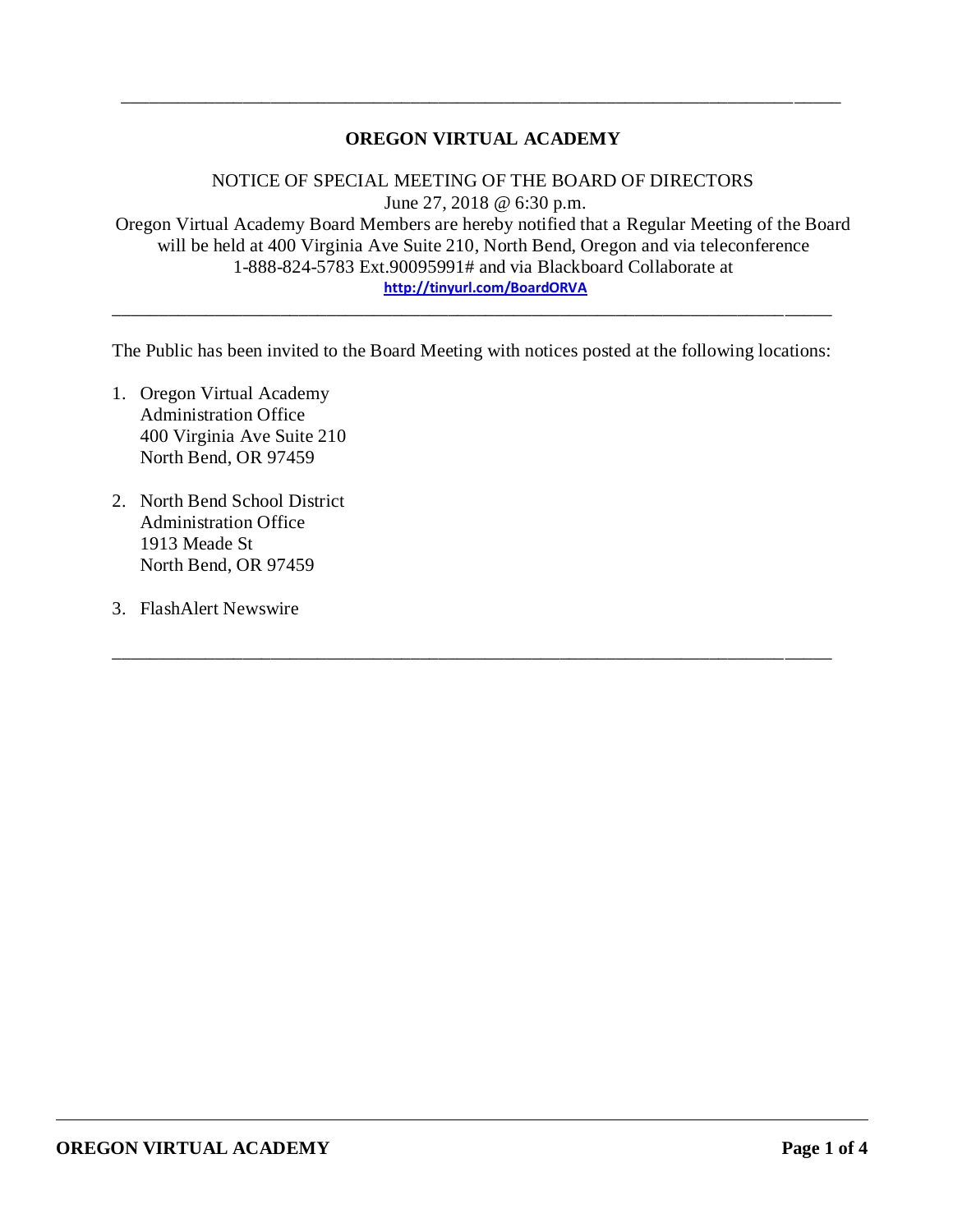#### **AGENDA SPECIAL MEETING AGENDA**

## **BOARD OF DIRECTORS OREGON VIRTUAL ACADEMY**

**Wednesday, June 27th , 2018 6:30 p.m.** ORVA Office 400 Virginia Ave Suite 210 North Bend, OR 97459

## **INSTRUCTIONS FOR PRESENTATIONS TO THE BOARD BY PARENTS AND CITIZENS**

The Oregon Virtual Academy welcomes your participation at the School's Board meetings. The purpose of a public meeting of the Board of Directors is to conduct the affairs of the School in public. We are pleased that you are in attendance and hope that you will visit these meetings often. Your participation assures us of continuing community interest in our School. To assist you in the ease of speaking/participating in our meetings, the following guidelines are provided.

- 1. Agendas are available to all audience members at the door to the meeting or by requesting the agenda from School Officials (541-751-8060).
- 2. The "Public Comment" portion is set aside for members of the audience to raise issues that are not specifically on the agenda. These presentations are limited to three (3) minutes and total time allotted to non-agenda items will not exceed fifteen (15) minutes. The Board may give direction to staff to respond to your concern or you may be offered the option of returning with a citizen-requested item.
- 3. When addressing the Board, speakers are requested to stand, to state their name and address, and to adhere to the time limits set forth.
- 4. Citizens may request that a topic related to school business be placed on a future agenda by submitting a written request at least seventy-two (72) hours in advance of any regular meeting. Once such an item is properly placed on the agenda, the Board can respond, interact, and act upon the item.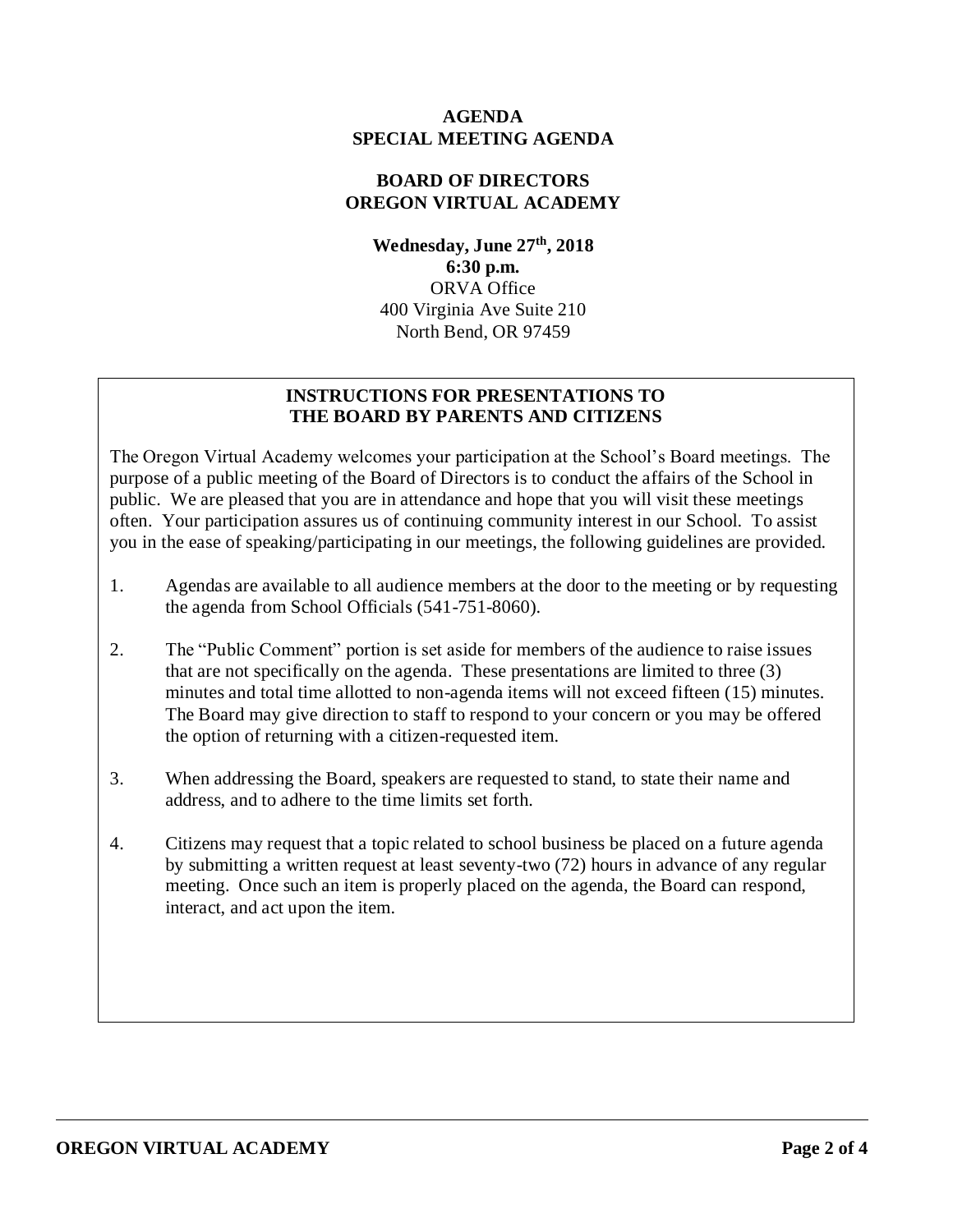### **I. PRELIMINARY**

**A.** CALL TO ORDER

Meeting was called to order by the Board Chair at P.M.

#### **B.** Roll Call

| <b>Member</b>       | <b>Title</b>  | Term      | <b>Present</b> | <b>Absent</b> | In | Out |
|---------------------|---------------|-----------|----------------|---------------|----|-----|
| Mr. Paul Tannahill  | Member        | 2015-2018 |                |               |    |     |
| Mr. Michael Herndon | Member        | 2015-2018 |                |               |    |     |
| Ms. Terri Bennink   | Secretary     | 2016-2019 |                |               |    |     |
| Mr. Steven Isaacs   | Member        | 2016-2019 |                |               |    |     |
| Mr. Brian Bray      | Chairman      | 2016-2019 |                |               |    |     |
| Mr. Barry Jahn      | Vice Chairman | 2017-2020 |                |               |    |     |
| Vacant              | Member        | 2017-2020 |                |               |    |     |

### **II. COMMUNICATIONS**

**A)** PUBLIC COMMENTS:

No individual comment shall be for more than three (3) minutes and the total time for this purpose shall not exceed fifteen (15) minutes. Board members may respond to comments however no action can be taken. The Board may give direction to staff following comment.

#### **B)** EXECUTIVE SESSION:

The board will meet in Executive Session pursuant to ORS 192.660(2)(f), to consider records exempt from disclosure (attorney client privileged communications).

## **III. CONSENT AGENDA ITEMS**

All matters listed under the consent agenda are considered by the Board to be routine and will be approved/enacted by the Board in one motion in the form listed below. Unless specifically requested by a Board member for further discussion or removed from the agenda, there will be no discussion of these items prior to the Board votes on them. The Head of School recommends approval of all consent agenda items.

#### **A.** ITEMS FOR APPROVAL

- 1. Resignations
	- a. Todd Anderson
	- b. Tracey Spencer
	- c. Thu Ngo
- 2. Non-Renewals
	- a. Melissa Arrigotti
	- b. Lucas Jackson
	- c. Gareth Pooleon